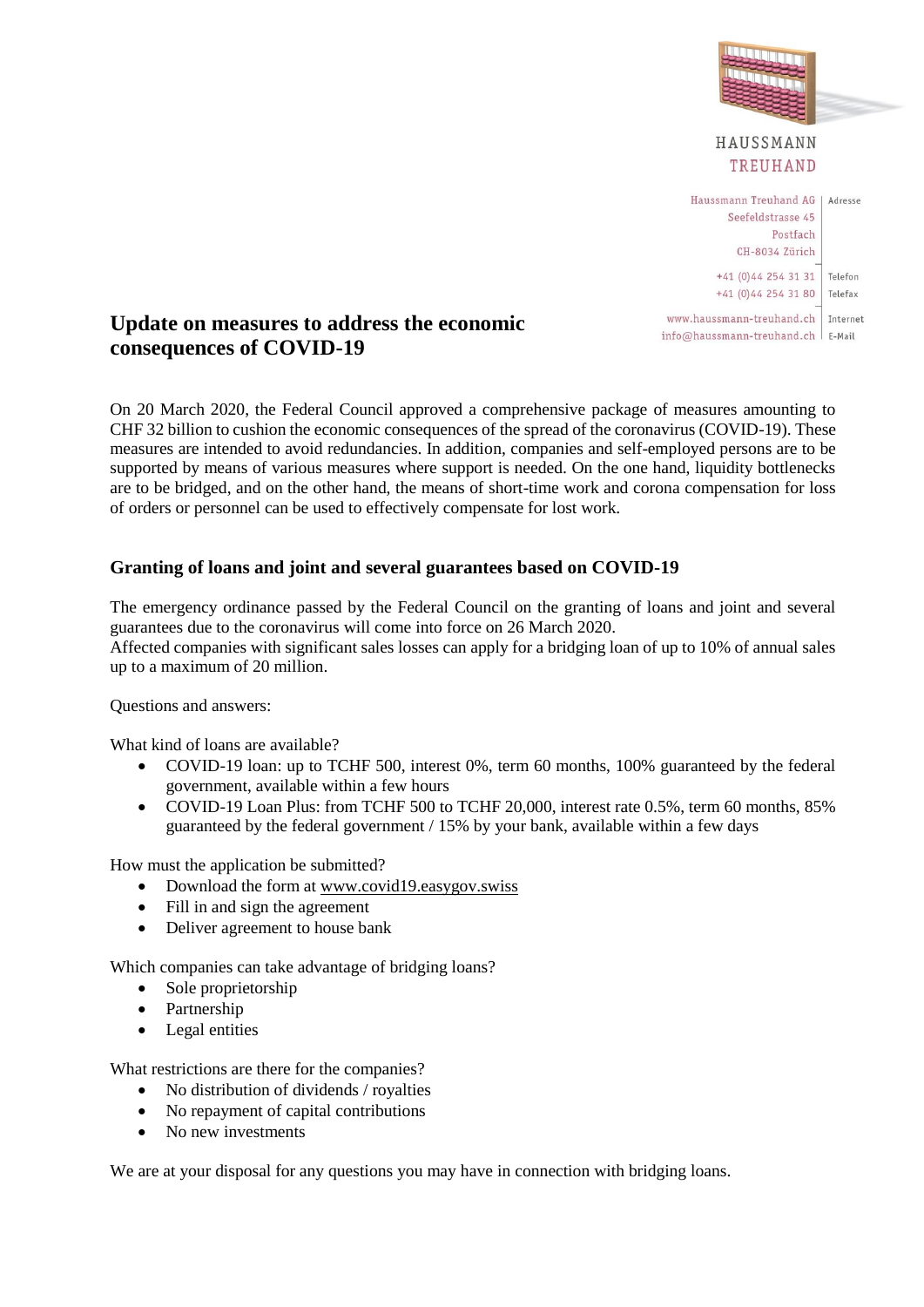

#### **Extension and simplification of short-time working**

As already published by us on 16 March 2020, federal measures were adopted on 13 March 2020. These established various facilitations for applying for short-time working. With the package of measures of 20 March 2020, further simplifications have now been introduced. Now all that is required is to send the new advance registration form together with an organization chart to the competent cantonal authority. In addition, short-time work can now also be applied for by the following groups of people:

- Employees in a limited employment relationship
- Persons in the service of an organization for temporary work
- Apprentice
- Employer-like employees (e.g. GmbH shareholders)

Furthermore, the waiting period and the provisions that overtime must first be reduced have been completely abolished.

After delivery of the advance notice, the short-time work must be settled within 3 months after the end of each calendar month.

Under the following link you will find the new forms for pre-registration and for the settlement of shorttime work: https://www.arbeit.swiss/secoalv/de/home/service/formulare/fuerarbeitgeber/kurzarbeitsentschaedigung.html/

#### **Compensation for loss of earnings**

In the package of measures adopted on 26 March 2020, it was decided that compensation for loss of earnings can be claimed in the following cases.

- Parents with children under 12 years of age who must interrupt their employment because the children can no longer be looked after by a third party
- Persons who must interrupt their employment because of a quarantine measure
- Self-employed persons who suffer a loss of income due to the closure of a business or the prohibition of events ordered by federal law. These include, among others, freelance artists.

The claim is to be asserted with the registration form 318.758.

Under the following link you will find the registration form as well as the corresponding information sheets: https://www.ahv-iv.ch/de/corona